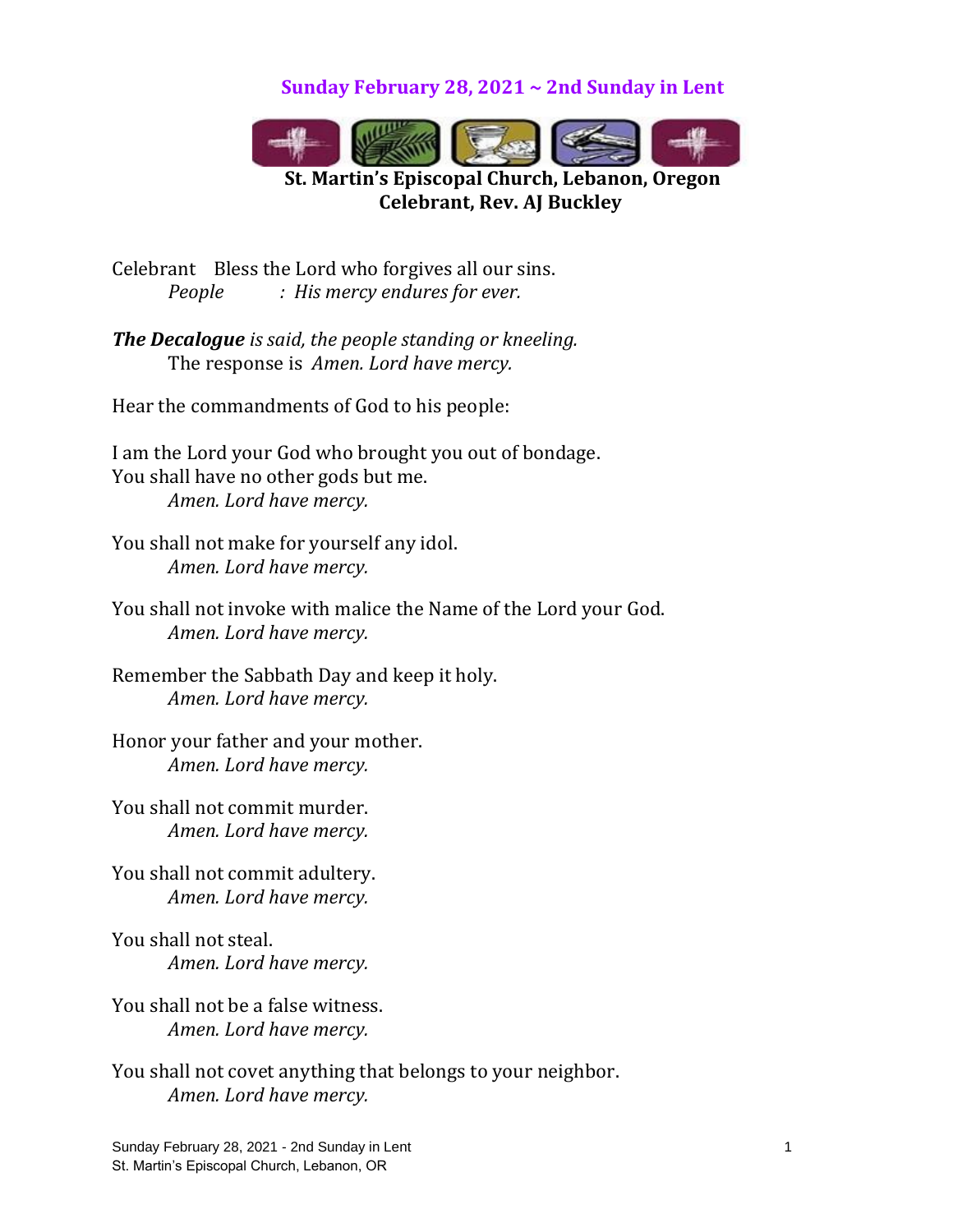If we say that we have no sin, we deceive ourselves, and the truth is not in us. But if we confess our sins, God, who is faithful and just, will forgive our sins and cleanse us from all unrighteousness. *1 John 1:8,9*

#### **Let us confess our sins against God and our neighbor.**

*Silence may be kept.*

# *Minister and People*

Most merciful God, we confess that we have sinned against you in thought, word, and deed, by what we have done, and by what we have left undone. We have not loved you with our whole heart; we have not loved our neighbors as ourselves. We are truly sorry and we humbly repent. For the sake of your Son Jesus Christ, have mercy on us and forgive us; that we may delight in your will, and walk in your ways, to the glory of your Name. *Amen.*

> Lord have mercy *Christ have mercy* Lord have mercy

# **The Collect**

O God, whose glory it is always to have mercy: Be gracious to all who have gone astray from your ways, and bring them again with penitent hearts and steadfast faith to embrace and hold fast the unchangeable truth of your Word, Jesus Christ your Son; who with you and the Holy Spirit lives and reigns, one God, for ever and ever. *Amen.*

# **First Reading -- Genesis 17:1-7, 15-16**

When Abram was ninety-nine years old, the Lord appeared to Abram, and said to him, "I am God Almighty; walk before me, and be blameless. And I will make my covenant between me and you, and will make you exceedingly numerous." Then Abram fell on his face; and God said to him, "As for me, this is my covenant with you: You shall be the ancestor of a multitude of nations. No longer shall your name be Abram, but your name shall be Abraham; for I have made you the ancestor of a multitude of nations. I will make you exceedingly fruitful; and I will make nations of you, and kings shall come from you. I will establish my covenant between me and you, and your offspring after you throughout their generations, for an everlasting covenant, to be God to you and to your offspring after you.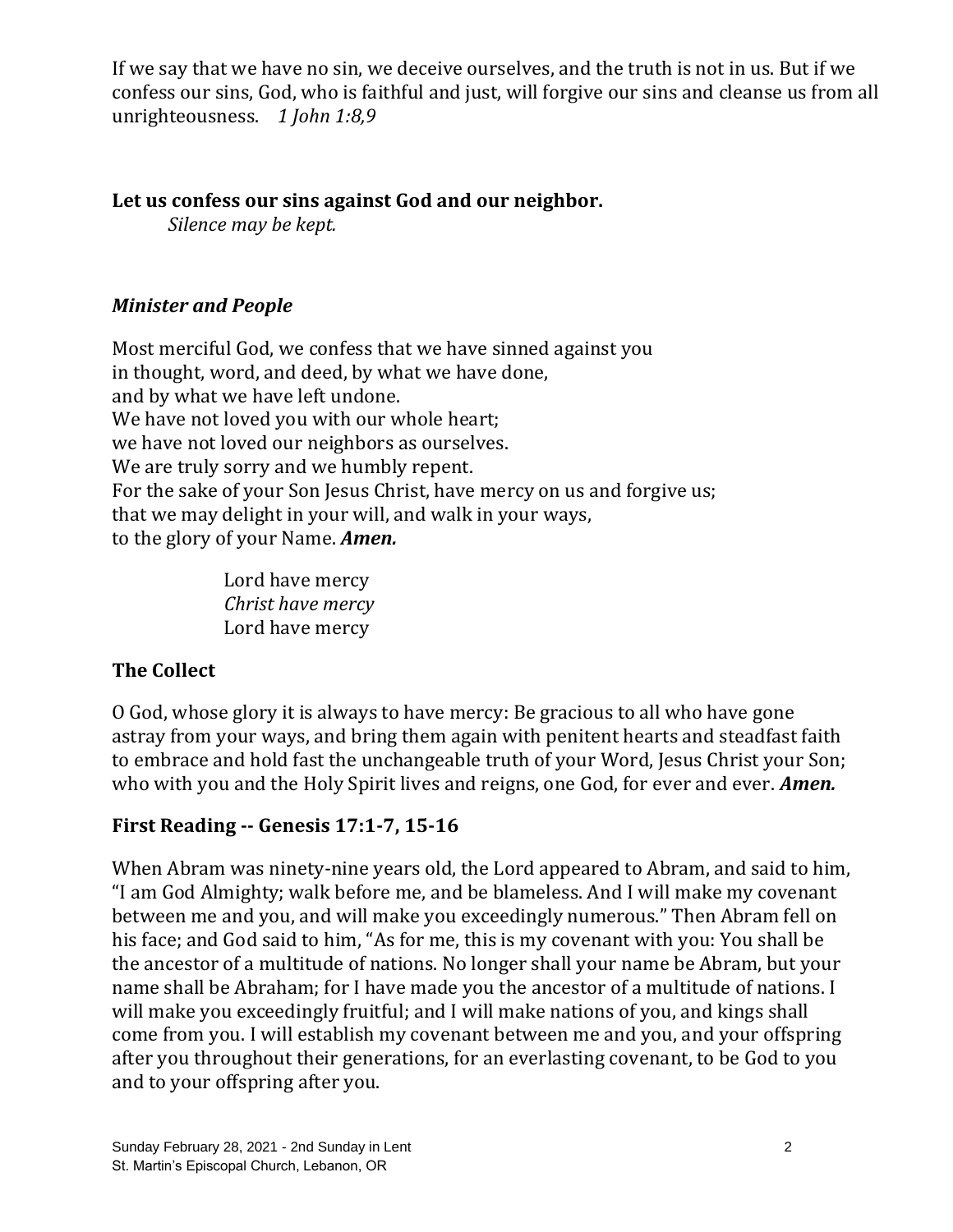God said to Abraham, "As for Sarai your wife, you shall not call her Sarai, but Sarah shall be her name. I will bless her, and moreover I will give you a son by her. I will bless her, and she shall give rise to nations; kings of peoples shall come from her."

- Hear what the Spirit is saying to God's People
- Thanks be to God

# **Psalm 22:22-30**

- 22 Praise the Lord, you that fear him; \*
	- stand in awe of him, O offspring of Israel; all you of Jacob's line, give glory.
- 23 For he does not despise nor abhor the poor in their poverty; neither does he hide his face from them; \*

but when they cry to him he hears them.

24 My praise is of him in the great assembly;  $*$ 

I will perform my vows in the presence of those who worship him.

25 The poor shall eat and be satisfied, and those who seek the Lord shall praise him: \*

"May your heart live for ever!"

26 All the ends of the earth shall remember and turn to the Lord, \*

and all the families of the nations shall bow before him.

27 For kingship belongs to the Lord; \*

he rules over the nations.

- 28 To him alone all who sleep in the earth bow down in worship; \* all who go down to the dust fall before him.
- 29 My soul shall live for him; my descendants shall serve him; \* they shall be known as the Lord's for ever.
- 30 They shall come and make known to a people yet unborn \* the saving deeds that he has done.

# **Second Lesson** –**Romans 4:13-25**

For the promise that he would inherit the world did not come to Abraham or to his descendants through the law but through the righteousness of faith. If it is the adherents of the law who are to be the heirs, faith is null and the promise is void. For the law brings wrath; but where there is no law, neither is there violation.

For this reason it depends on faith, in order that the promise may rest on grace and be guaranteed to all his descendants, not only to the adherents of the law but also to those who share the faith of Abraham (for he is the father of all of us, as it is written, "I have made you the father of many nations") —in the presence of the God in whom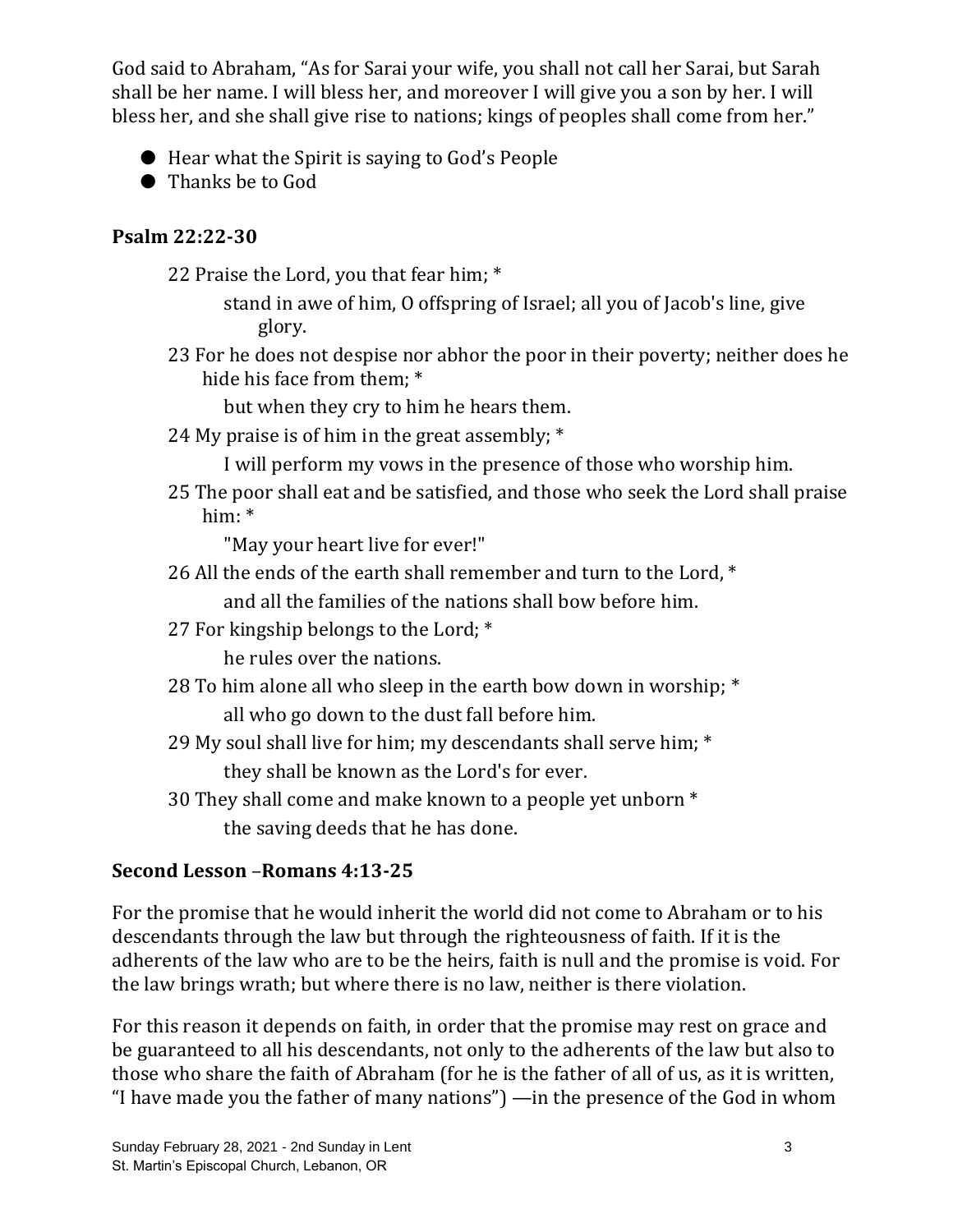he believed, who gives life to the dead and calls into existence the things that do not exist. Hoping against hope, he believed that he would become "the father of many nations," according to what was said, "So numerous shall your descendants be." He did not weaken in faith when he considered his own body, which was already as good as dead (for he was about a hundred years old), or when he considered the barrenness of Sarah's womb. No distrust made him waver concerning the promise of God, but he grew strong in his faith as he gave glory to God, being fully convinced that God was able to do what he had promised. Therefore his faith "was reckoned to him as righteousness." Now the words, "it was reckoned to him," were written not for his sake alone, but for ours also. It will be reckoned to us who believe in him who raised Jesus our Lord from the dead, who was handed over to death for our trespasses and was raised for our justification.

- Hear what the Spirit is saying to God's People
- *Thanks be to God*

# **The Holy Gospel of our Lord Jesus Christ, according to Mark 8:31-38**

● *Glory to you, Lord Christ* 

Jesus began to teach his disciples that the Son of Man must undergo great suffering, and be rejected by the elders, the chief priests, and the scribes, and be killed, and after three days rise again. He said all this quite openly. And Peter took him aside and began to rebuke him. But turning and looking at his disciples, he rebuked Peter and said, "Get behind me, Satan! For you are setting your mind not on divine things but on human things."

He called the crowd with his disciples, and said to them, "If any want to become my followers, let them deny themselves and take up their cross and follow me. For those who want to save their life will lose it, and those who lose their life for my sake, and for the sake of the gospel, will save it. For what will it profit them to gain the whole world and forfeit their life? Indeed, what can they give in return for their life? Those who are ashamed of me and of my words in this adulterous and sinful generation, of them the Son of Man will also be ashamed when he comes in the glory of his Father with the holy angels."

- This is the Gospel of the Lord.
- *Praise to you, Lord Christ*

**Sermon** "*The Easy Way Out*" The Rev. AJ Buckley

For as long as I can remember, I've been fascinated by magic. I remember getting a whole starter's magician kit one Christmas and showing off my tricks to any unsuspecting adult I could corner for a few minutes. I watched magicians in awe and wonder, and even aspired to become one, especially a great one like Houdini. I was completely enamored of the way magic could alter our worlds. My love of magic didn't end with simple sleight-of-hand, it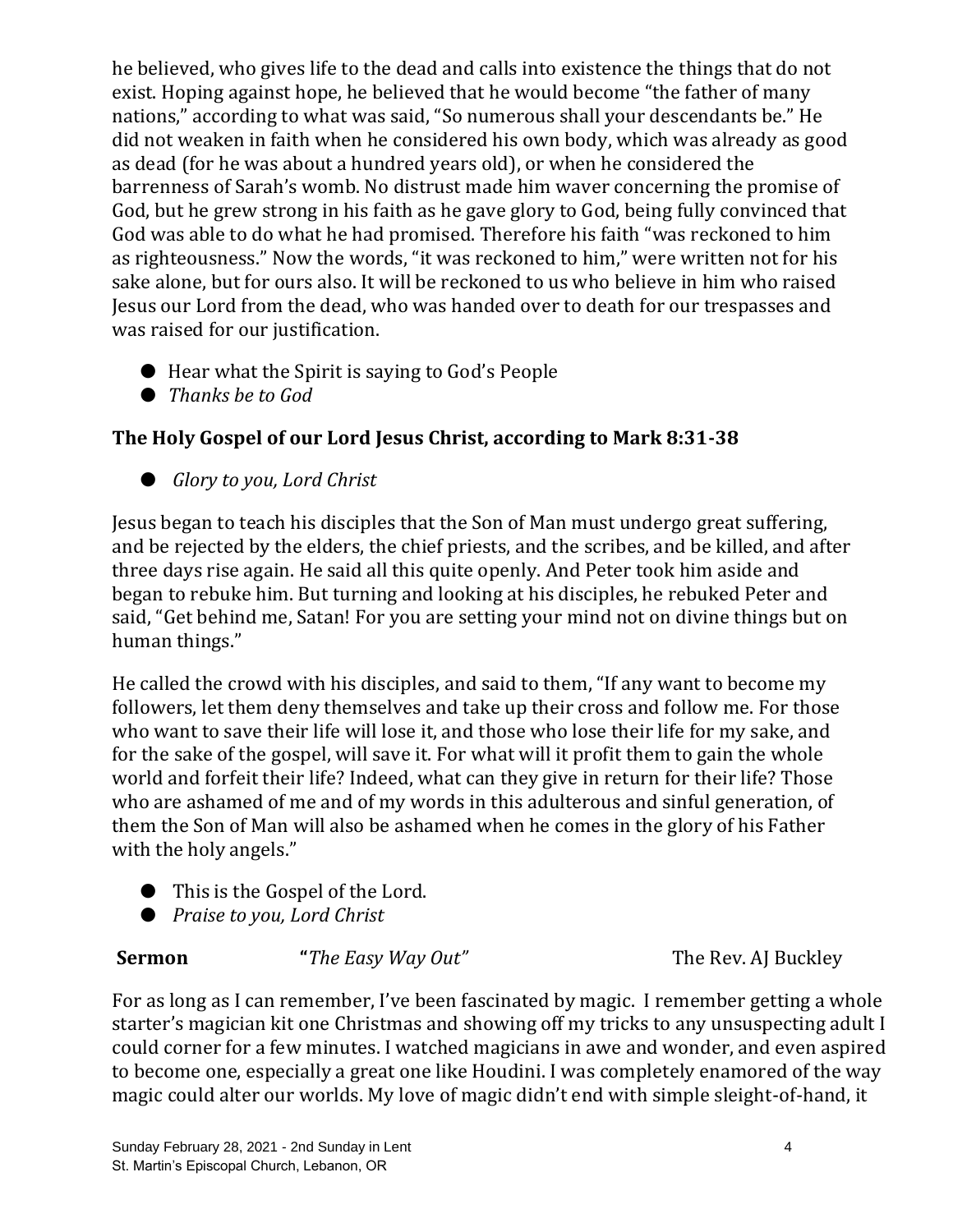continued into the world of fantasy and sci-fi books--of Lord of the Rings, of Eragon, Shadowhunters, The Lion the Witch and the Wardrobe, Harry Potter and so forth. It also encompasses tv shows and movies and comics. And even the natural world.

I was blessed with a wild and creative imagination and the ability to simply contemplate. I still love magic. I still see the world as full of wonder and magic.

But I've also learned that magic always comes with a cost. I've learned that part of what I love about magic and the temptation that magic holds for all users of magic is taking the easy way out.

It seems like that's what's happening in our lessons today, especially the Gospel reading. Jesus announces the suffering he'll have to endure and Peter, earnest and empathetic, is concerned for Jesus and tempts him to take the easy way out. We are not privy to how the conversation goes between them but I imagine it to be akin to "um but you're the Messiah, you don't have to do this...can't you just snap your fingers or whatever and avoid this?"

In a similar vein, it can seem like Abraham and Sarah got it good, but that's only if we erase their first 99 years of life up to this point--the ostracising, sticking with Sarai even as she bore no children by him, Sarai being barren and ashamed. They suffered greatly. God did not come to them as a young freshly married couple and offer them this covenant. They did not get the easy way out. They got the long, painful, heartbreaking way.

This is Jesus saying to Peter "don't tempt me to do it that way." Jesus is rebuking the temptation he feels. He has the power to call down the armies of heaven and lay waste to every Roman. He's God after all. But he knows that that's not the right way. And yet, he is still tempted in every way to go the easy route. To rebuke the temptation to do the easy and very very reasonable thing shows us Jesus' faithfulness, fidelity, and loyalty to His Father and ours.

After showing us his vulnerability, his tempted-ness, Jesus reminds us that the way of victory isn't the way of weapons, power, wealth, violence, greed or self-sufficiency.

The way of victory is the way of self-sacrifice, of self-emptying.

God wins when we give ourselves up.

And that has to be my..our goal.

God's victory not my/our own.

My victory can be attained through violent/greedy/selfish means but at a price far greater than my own life.

It costs me my community, my integrity, and slams the doors on the very kingdom of God.

I get it. The easy way is tempting. Suffering sucks even when it's for a good cause. Now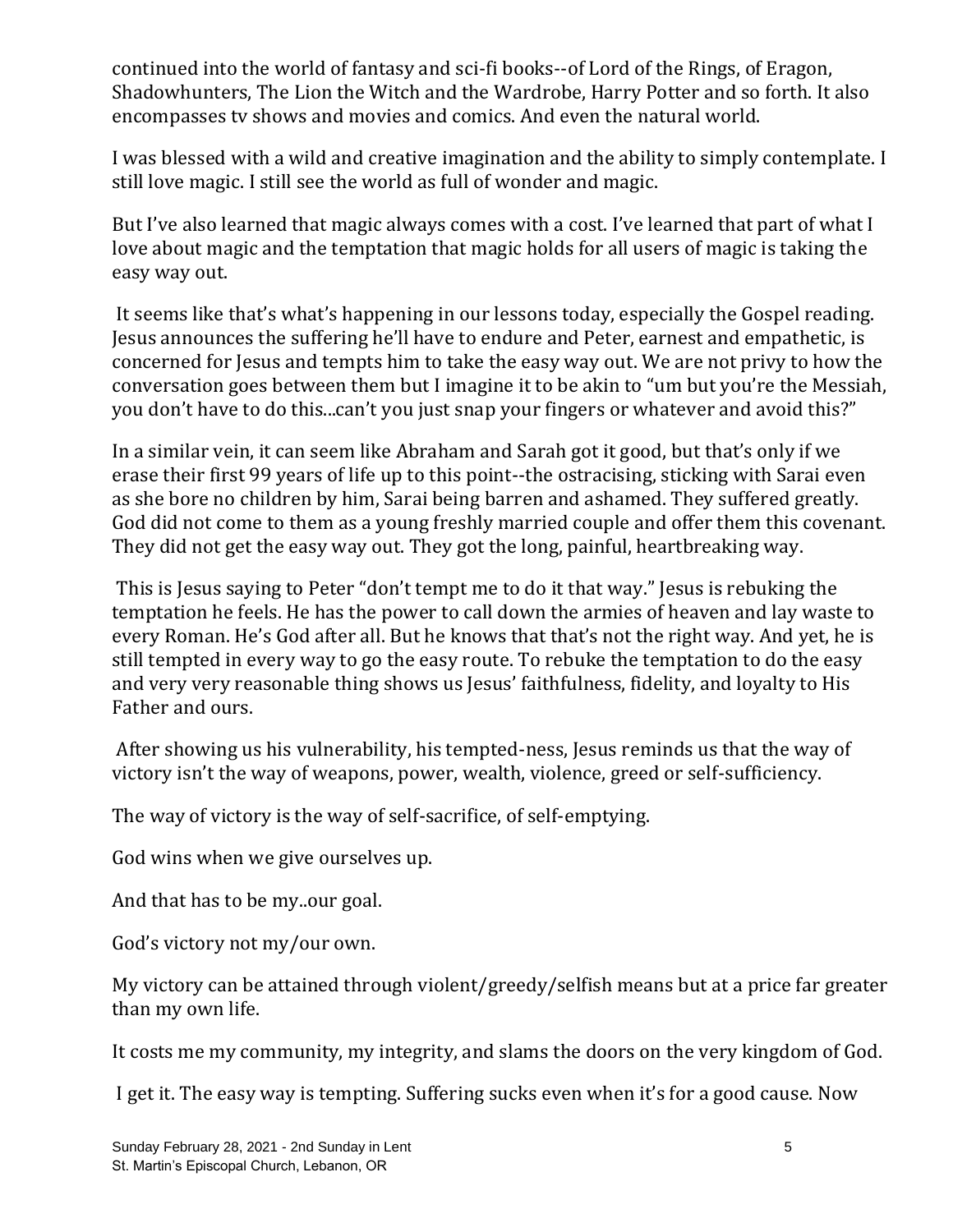more than ever, after a year of sacrifice, and still over 500,000 dead from the pandemic...we get what it means to suffer. We have given up so much for the good of others--gathering, and hugging our loved ones, and vacations planned and canceled, and I know we're all tired of it and worn down. Pain hurts in a very real way. To be honest there are days when I tire from the struggle of living in poverty, of the isolation of this pandemic. When I sure would like a magic fix.

These days I must confess that I would love an easy and uncomplicated fix to poverty, hunger, violence, racism, climate devastation and extinction.. and, most of all, this pandemic. It breaks my heart open. But, when I get my head out of where it doesn't belong, and remember that I am not walking this road alone--that we all share the burden--that we're in this together-- it gets a little easier to bear what can feel like an overwhelming burden.

We must resist the temptation to avoid and shield ourselves from our own pain and suffering and that of the world. We must also resist the temptation to go all super hero and try to do it on our own. We are to carry our cross. not everyone else's too.

Sit with the pain, with the heartache, with the suffering.

Let it break you wide open.

Then, you can hear God's call and take part in creating God's Kingdom here on Earth. And, when tempted to go the easy way out--have a friend nearby whom you trust who can speak the truth in love and remind you of our common call to follow Jesus. *Amen.* 

### Nicene Creed **(BCP p.358)**

We believe in one God, the Father, the Almighty, maker of heaven and earth, of all that is, seen and unseen.

We believe in one Lord, Jesus Christ, the only Son of God, eternally begotten of the Father, God from God, Light from Light, true God from true God, begotten, not made, of one Being with the Father. Through him all things were made. For us and for our salvation he came down from heaven: by the power of the Holy Spirit he became incarnate from the Virgin Mary, and was made man.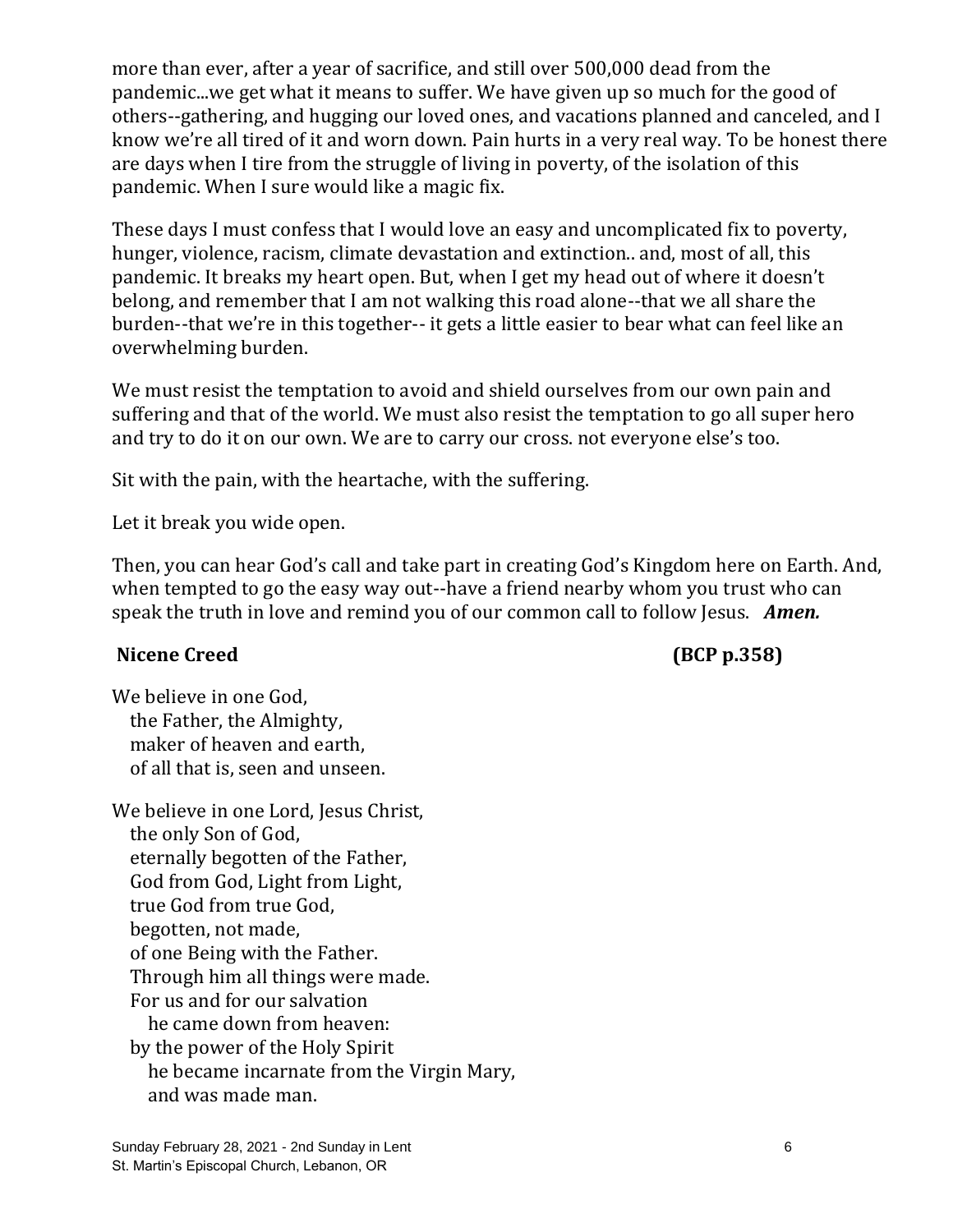For our sake he was crucified under Pontius Pilate; he suffered death and was buried. On the third day he rose again in accordance with the Scriptures; he ascended into heaven and is seated at the right hand of the Father. He will come again in glory to judge the living and the dead, and his kingdom will have no end.

We believe in the Holy Spirit, the Lord, the giver of life, who proceeds from the Father and the Son. With the Father and the Son he is worshiped and glorified. He has spoken through the Prophets. We believe in one holy catholic and apostolic Church. We acknowledge one baptism for the forgiveness of sins. We look for the resurrection of the dead. and the life of the world to come. **Amen.**

# **Prayers of the People for Lent II, year B**

*The response is: Lord graciously hear us.*

As we prepare for the paschal feast, let us offer intercessions to God who gave up his Son for us.

For this holy gathering, for all Christians enduring persecution and tested by suffering, and for all the holy people of God.

- Lord, hear us.
- *People* Lord, graciously hear us.

For this parish of St. Martin's, that we may be faithful to our mission and respond to the spiritual needs of those around us with compassion, joy, and truth.

- Lord, hear us.
- *People* Lord, graciously hear us.

For Michael our Presiding Bishop, Diana our Bishop, for all clergy, deacons, and ministers and all who minister in Christ, and for all the holy people of God.

- Lord, hear us.
- *People* Lord, graciously hear us.

For the descendants of Abraham and Sarah, for all who share God's covenant, and for all the peoples of the earth.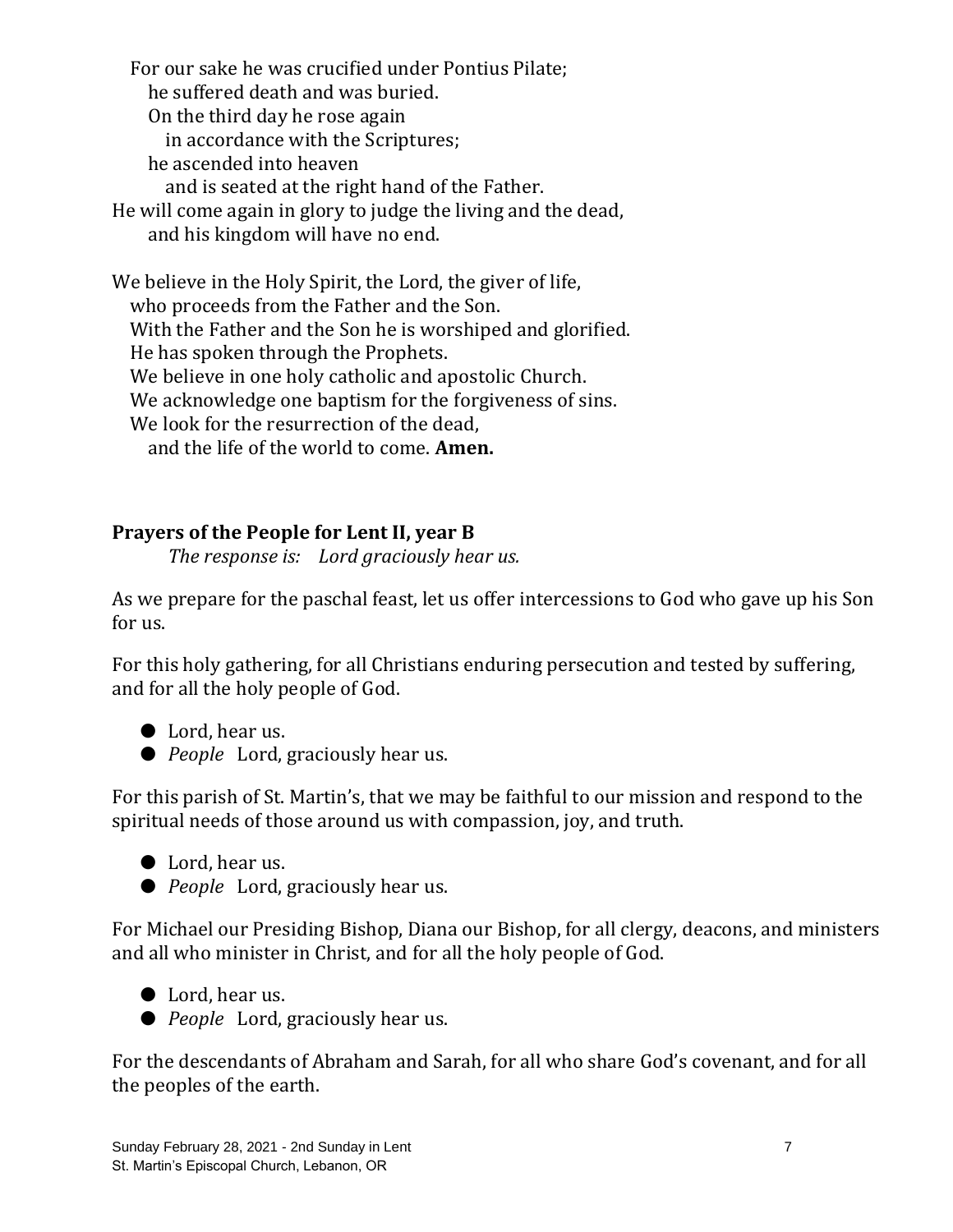- Lord, hear us.
- *People* Lord, graciously hear us.

For all who are oppressed, afflicted, or in despair, especially those on our prayer list and those we name now, silently or aloud.

- Lord, hear us.
- *People* Lord, graciously hear us.

For those who rest in the peace of Christ, and for all the departed, especially especially Miguel Alba, Socco Fierro, Delores Mouradian, Rev. Jerry Jefferies; Mike Huycke; for all who have died from Covid, and for all whose names are known to God. May light perpetual shine upon them.

- Lord, hear us.
- *People* Lord, graciously hear us.

For our deliverance from all affliction, strife, and need.

### *Celebrant*

Blessed are you, God of our fathers: You sent your Son to suffer greatly and after three days rise from the dead. Receive the prayers we offer this day and enable us to take up our cross and follow Jesus Christ. Glory to you for ever and ever. *Amen.*

#### **The Lord's Prayer** *said not sung*

Our Father, who art in heaven, hallowed be thy Name, thy kingdom come, thy will be done, on earth as it is in heaven. Give us this day our daily bread. And forgive us our trespasses, as we forgive those who trespass against us. And lead us not into temptation, but deliver us from evil. For thine is the kingdom, and the power, and the glory, for ever and ever. **Amen**.

### **Prayer for St. Martin's** *said in unison*

God of Love, open our eyes and ears to perceive you at work in creation, the church, and our parish.